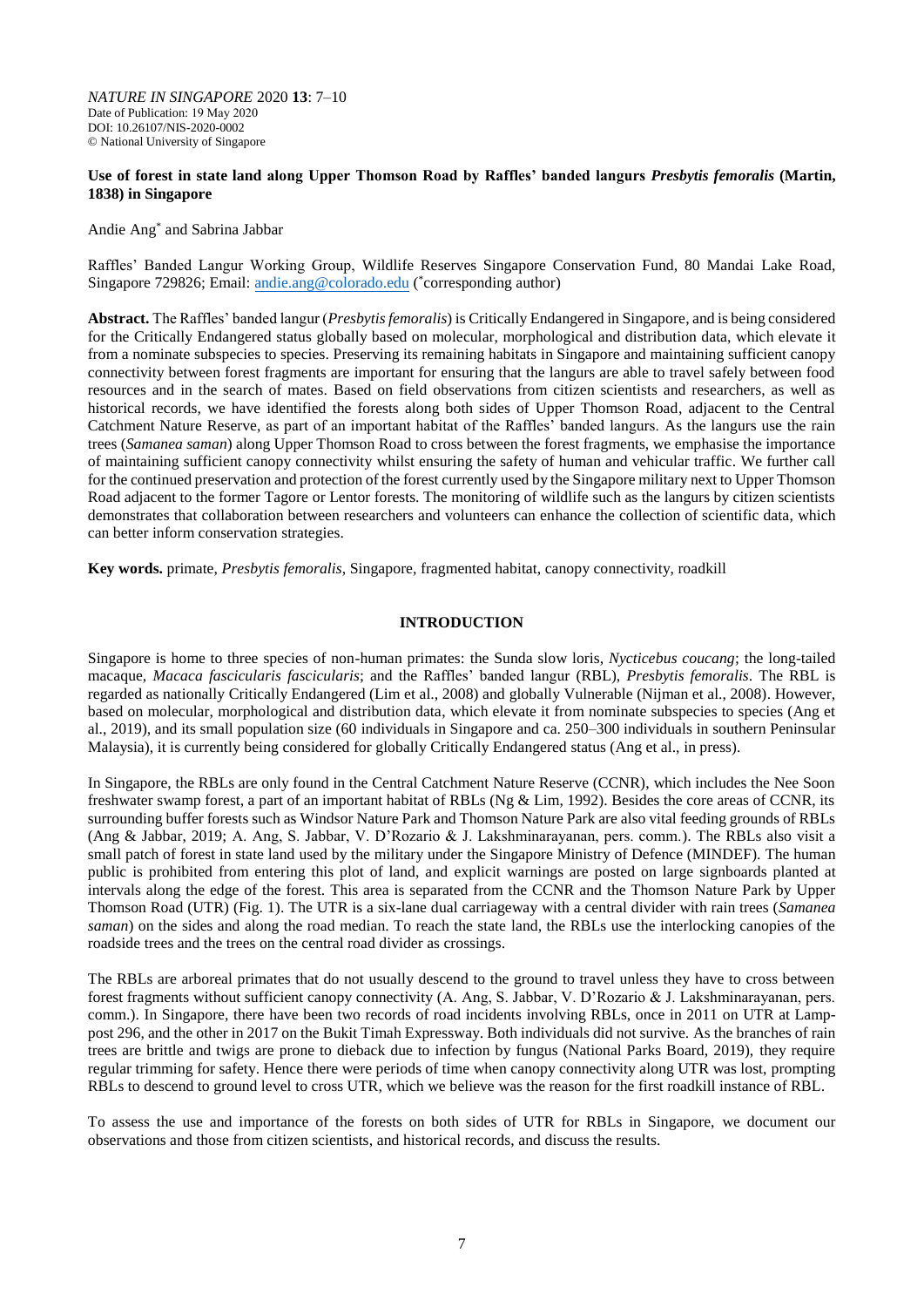Ang & Jabbar: Raffles' banded langurs in Singapore



Fig. 1. Aerial view of the area bisected by Upper Thomson Road and Old Upper Thomson Road with the MINDEF state land on the right, the Central Catchment Nature Reserve on the left, and Thomson Nature Park in between Old Upper Thomson Road and Upper Thomson Road. Directions of travel of Raffles' banded langurs across Upper Thomson Road and number of times recorded from the observations reported in this paper are also shown. LP = Lamp post; blue arrow = traveling from west to east; orange arrow = traveling from east to west; red circle = site of observation of crossing; white circle = site of observation at the edge of forest; yellow box = visitor centre of Thomson Nature Park.

### **DETAILS OF SIGHTINGS**

The following are eight observations of RBLs visiting the forest on MINDEF state land, as recorded by the authors and a team of citizen scientists assisting the authors in an ongoing RBL monitoring programme. After the first observation by the authors, the citizen scientists were alerted to look out for RBLs whenever they reached the end of Old Upper Thomson Road (OUTR), adjacent to UTR, during their field surveys (Fig. 1). The locations are identified in relation to individually numbered lamp posts (henceforth referred to as LP) along the sides of UTR. The directions of travel and sighting locations of the RBLs are indicated in Fig. 1.

- 1) On 25 October 2017 at 1020 hours, the authors Andie Ang and Sabrina Jabbar observed one sub-adult male travelling along the edge of the state land forest at LP 305. This individual saw the authors and moved deeper into the forest.
- 2) On 19 November 2017 at 1750 hours, citizen scientist Elizabeth Chew observed three adult RBLs travelling above UTR from the forests on OUTR to the state land forest at LP 310 by using the rain trees at the edges and along the road median.
- 3) On 3 February 2018 at 1810 hours, citizen scientists Alice Early, Steve Early and Richard Hartung saw four adult RBLs feeding on fruits of rambutan (*Nephelium lappaceum*) at the edge of the state land forest at LP 305.
- 4) On 17 June 2018 at 1845 hours, citizen scientists Lan Tianxiang, Susan Knight and John Spencer observed four adult RBLs using the rain trees to cross from OUTR to the state land forest at LP 296.
- 5) On 8 June 2019 at 1040 hours, citizen scientists June Lee, Miranda Thomas and Sian Brooks Gillies observed four RBLs (three adults and one juvenile) crossing from the state land forest to OUTR at LP 310.
- 6) On 6 January 2020 at 0850 hours, the authors Andie Ang and Sabrina Jabbar saw five RBLs (four adults and one juvenile) crossing from the state land forest to OUTR at LP 296. They paused to feed on the cream-coloured inflorescences of wild cinnamon (*Cinnamomum iners*) at the edge of OUTR. One of the monkeys is shown in Fig. 2.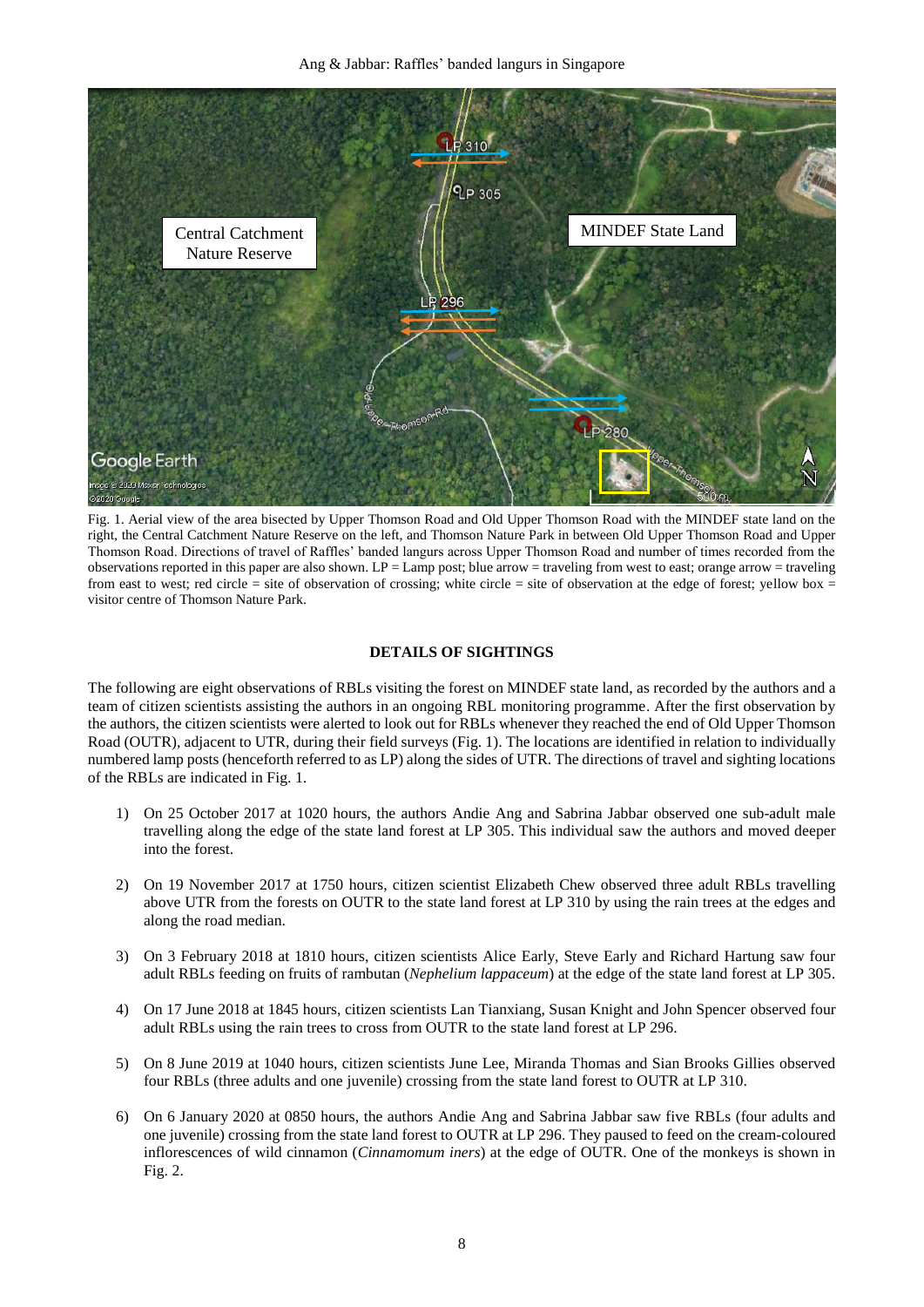

Fig. 2. One of five Raffles' banded langurs that were observed on 6 January 2020 to use the rain trees along Upper Thomson Road to travel between Old Upper Thomson Road and the MINDEF state land. (Photograph by: Andie Ang).

- 7) On 16 February 2020 at 1000 hours, Sophia Sak Baker, a resident of the condominium Meadows @Peirce located along UTR, saw two RBLs (an adult and a juvenile) near the entrance of Thomson Nature Park (TNP), one of them feeding on leaves (unidentified species) before travelling to the state land forest at LP 280 using the rain trees.
- 8) On 24 February 2020 at 0945 hours, author Sabrina Jabbar saw one adult RBL crossing from TNP to the state land forest at the same location (LP 280) and in the same direction as the sighting on 16 February 2020.

## **DISCUSSION**

The first documented occurrence of RBLs at the state land forest along UTR was on 10 December 2005, when Chan Kwok Wai photographed one adult RBL near LP 299. From recent field observations recorded largely by citizen scientists, we document three additional locations where RBLs travel between the forests divided by UTR. At present, we believe that the RBLs in this area are of one group of bachelor males based on group demographics and photographs recorded since 2016. These sightings demonstrate that the RBLs have been using the forests on both sides of UTR for a long time and continue to rely on the area, including for food. The RBLs consume a mix of native and non-native food plant species such as rambutan, wild cinnamon, sea apple (*Syzygium grande*), bat laurel (*Prunus polystachya*) and rubber tree (*Hevea brasiliensis*) (Srivathsan et al., 2016), which can be found in secondary forests in the area (pers. obs.).

The forested areas along the UTR are part of the habitat of the Critically Endangered RBL. It is, therefore, important that we continue to ensure the long-term protection of these wooded areas. This is even more so after the loss of the Tagore/Lentor forest (Nature Society Singapore, 2016) that was adjacent to the state land. Even though the forests within the MINDEF state land are currently preserved for military use, they are not designated as a protected area and are still subjected to detailed planning (see Urban Redevelopment Authority, 2020). While pruning of the rain trees along UTR is necessary to ensure the safety of human and vehicular traffic, it is also important that relevant authorities see that sufficient canopy connectivity can be maintained for the safe crossing of our arboreal wildlife. The installation of artificial structures such as rope bridges, similar to the ones constructed along OUTR next to Thomson Nature Park (Mohan, 2019; Tan, 2019), can also be explored. Lastly, monitoring of wildlife such as the RBL by citizen scientists demonstrates that